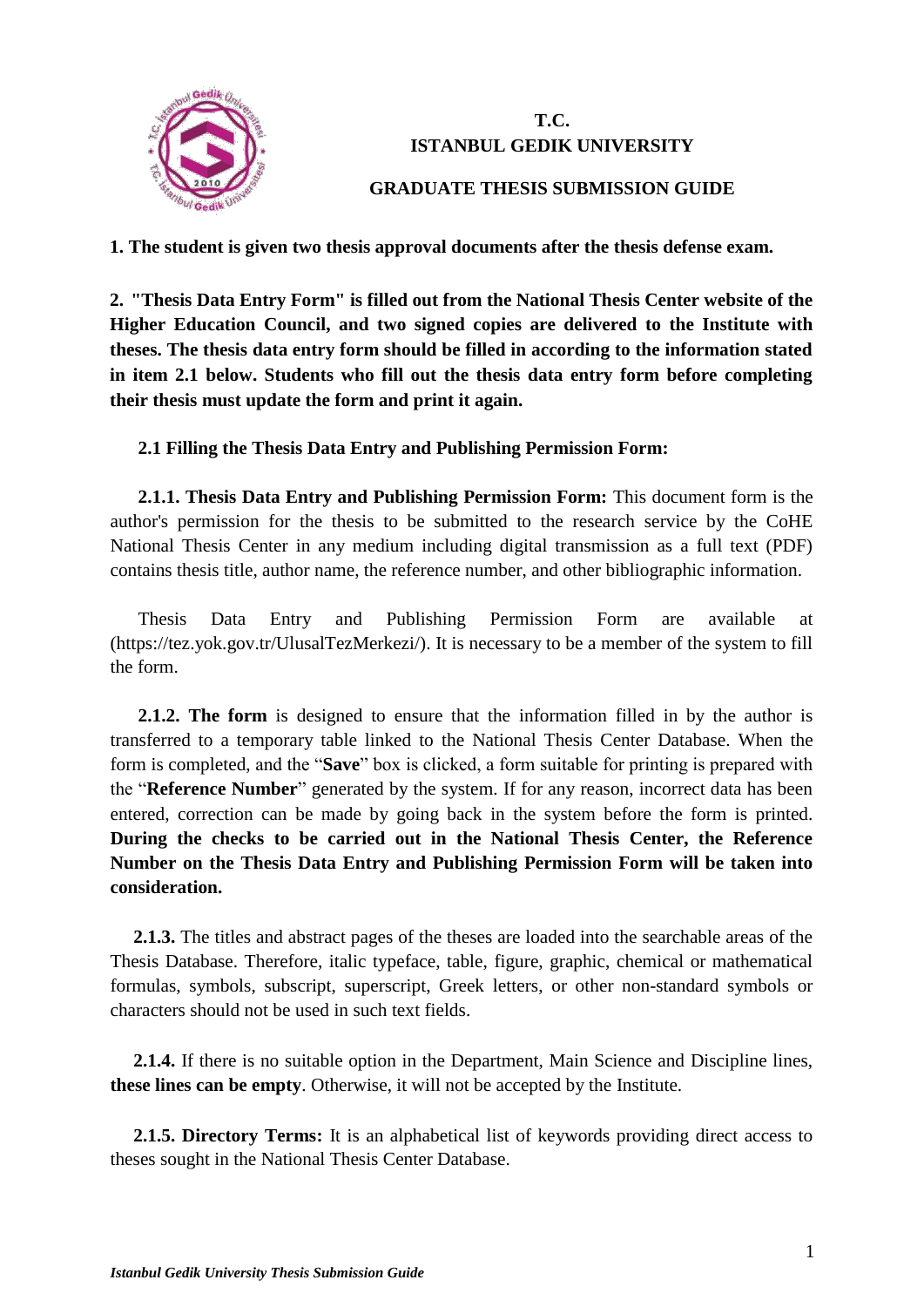**2.1.6. Suggested Directory Terms:** In case the related keywords are not included in the Directory Terms List existing in the system; The keyword suggested by the author should be written in this field as Turkish = English.

**2.1.7. Publishing Permission and Postponement:** Since the Thesis Data Entry and Publishing Permission Form includes the permission text that will allow the theses to be published on the internet, a permission form will not be filled in separately.

The thesis writers who accept to submit their thesis to the full-text research service through the National Thesis Center Database of the Council of Higher Education edit the form by checking the "**I allow it to be published**" option. If the patent application for the postgraduate thesis is filled or the process of obtaining the patent continues, upon the recommendation of the thesis advisor and the appropriate opinion of the institute department, the institute board of directors may decide to postpone the access of the thesis for two years. In this case, the thesis author specifies the delay period by checking the delay option.

**3. The writer prints two copies of thesis prepared following the thesis writing directive, in magenta / black cloth binding, and prints the thesis approval document received from the Institute according to the order in the thesis writing directive.**

**4. The thesis text in the "Word" format will be added by the order in the thesis writing directive and will be converted into a "pdf" format. The CD prepared in accordance with Article 4.1 will be delivered to the institute in two copies.**

## **4.1. Preparation of CDs:**

**4.1.1.** The full text of the thesis will be prepared as a single "pdf" file. Explanations for mixed theses with attachments other than text format are included in 4.1.6.

**4.1.2.** The "pdf" files prepared must be the same as the copy of the thesis approved by the institute. (Thesis Approval Document placed in the thesis will be placed on CD according to the order in the thesis writing directive and will also be in pdf.)

\*\*\* Since no changes will be made by the Council of Higher Education on the thesis work, any responsibility regarding the fact that the thesis is the same as the original copy when viewed on the computer screen belongs to **the author**. The numbering of the pages and the places such as pictures, figures, graphics, tables in the main text of the thesis should be identical with the printed thesis.

**4.1.3.** The file containing the full text of the thesis will be uncompressed and unencrypted. Attachments will only be compressed with the WinRAR program.

**4.1.4.** While naming the files, the reference number in **the Thesis Data Entry Form** will be used.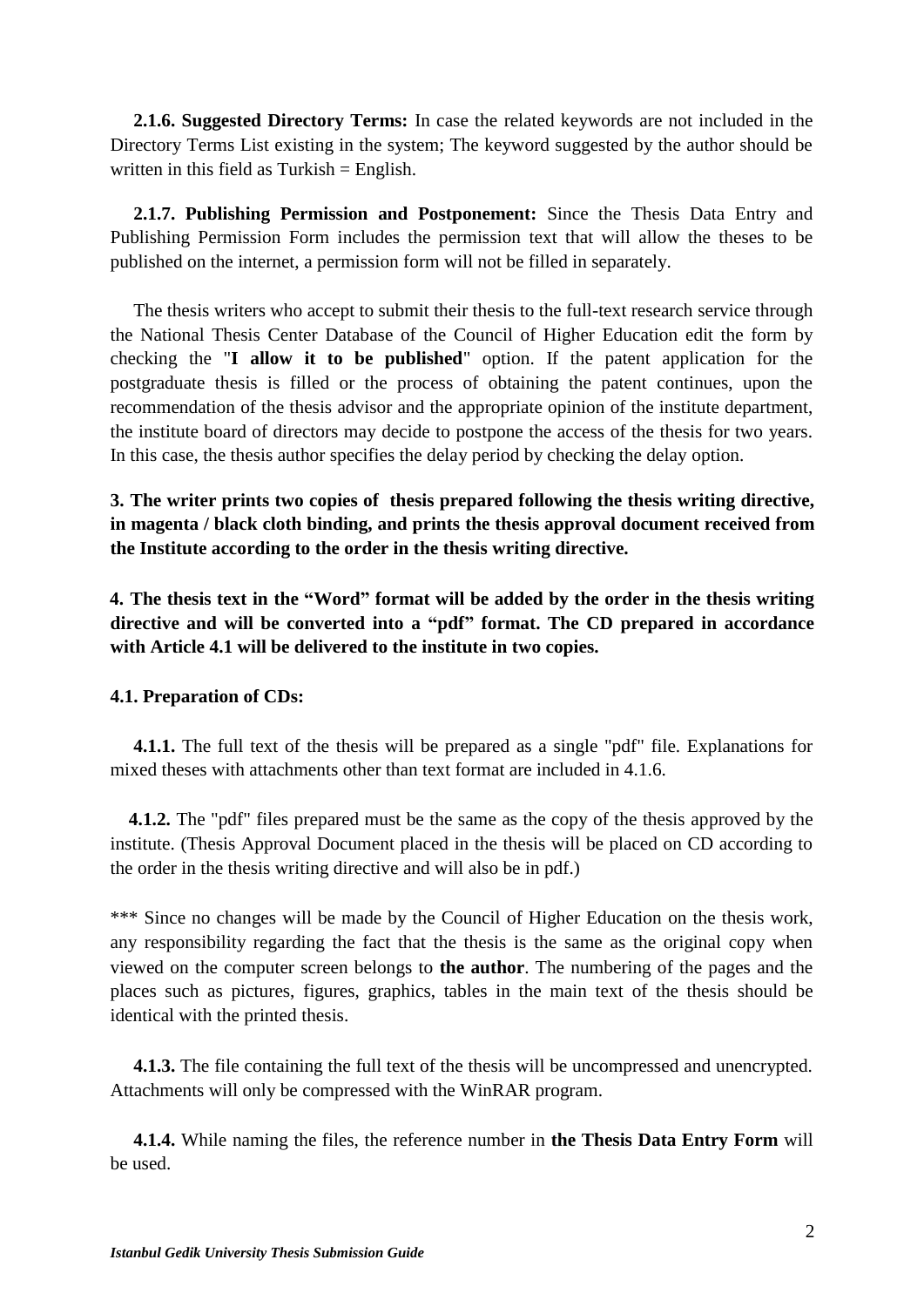## **Example:**

For the full text referenceno.pdf Referenceno.rar for attachments

\*\*\* If the name given other than the reference number is given as the CD name, the Institute will not accept the CD.

**4.1.5.** Thesis supplements in text format or prepared with a copy (photocopy) will be included in the "pdf" file containing the full text of the thesis. For this, documents will be converted into a "pdf" format using seekers or digital copiers.

**4.1.6. Mixed Theses:** If the thesis does not consist of only a text file, if pictures, maps, computer programs, images, or sound recordings are also used, these files should be converted to CD by using the WinRAR program in the form of referenceno.rar, including the reference number.

**4.1.7.** The following information (all information on the cover of the thesis) should be written on the CDs to be delivered to the Institute with an indelible pen (CD pen / Acetate pen) or digitally. Otherwise, it will not be accepted by the Institute.



## **5. Control Process Before Submission of Thesis**

## **5.1 Documents to be Delivered**

- Student ID
- 2 Printed Theses
- 2 CDs
- 2 Thesis Data Entry Form
- 1 Istanbul Gedik University Library Thesis Submission Form